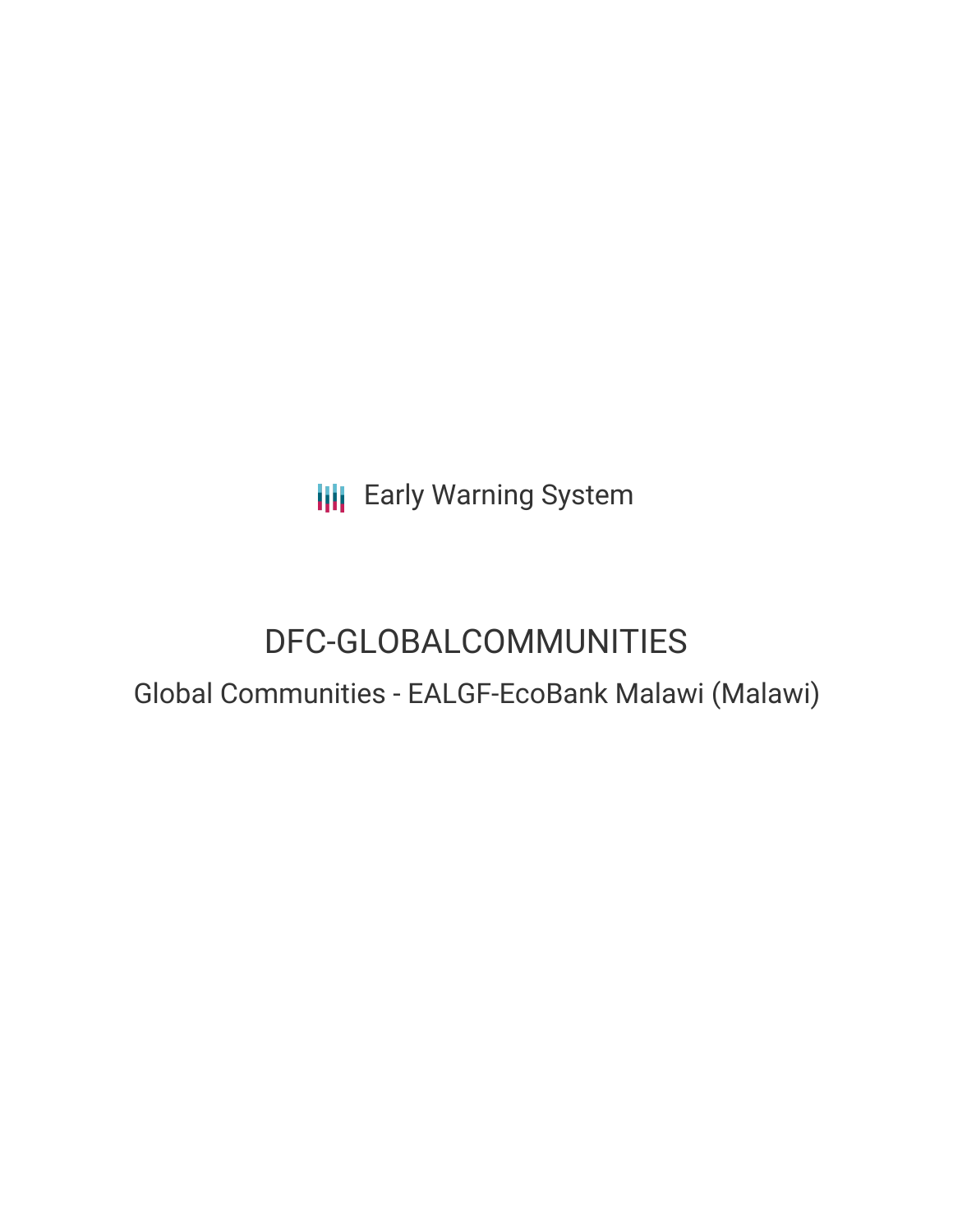

### **Quick Facts**

| <b>Countries</b>               | Malawi                                                 |
|--------------------------------|--------------------------------------------------------|
| <b>Financial Institutions</b>  | US International Development Finance Corporation (DFC) |
| <b>Status</b>                  | Approved                                               |
| <b>Bank Risk Rating</b>        | С                                                      |
| <b>Borrower</b>                | Ecobank Malawi Ltd                                     |
| <b>Sectors</b>                 | Agriculture and Forestry, Finance                      |
| <b>Investment Type(s)</b>      | Guarantee                                              |
| <b>Investment Amount (USD)</b> | $$5.00$ million                                        |
| <b>Project Cost (USD)</b>      | \$7.14 million                                         |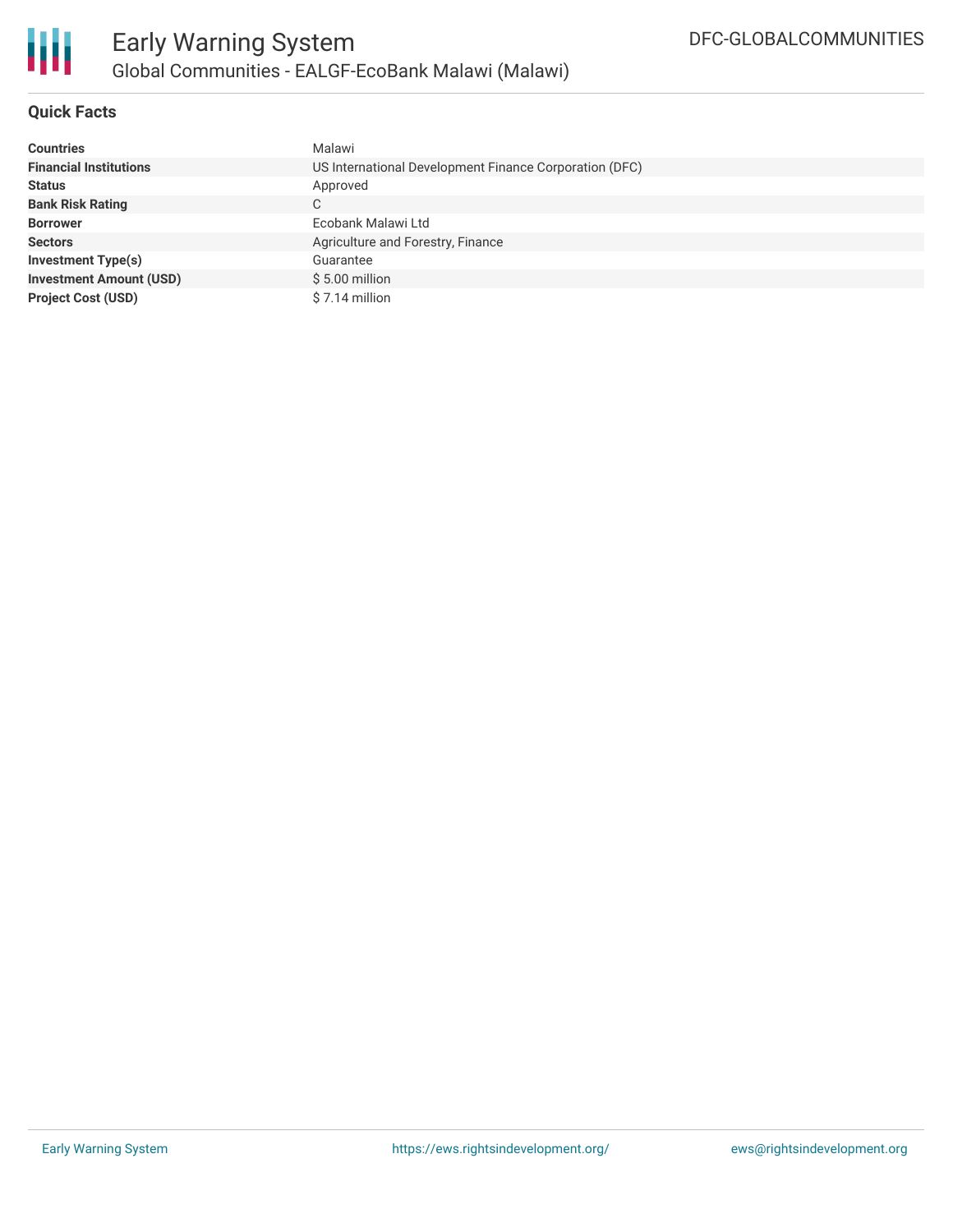

## **Project Description**

According to the Agency's document, this project provides financing for the Guaranteed Lending Facility for Small and Medium-Sized Agribusinesses in Malawi.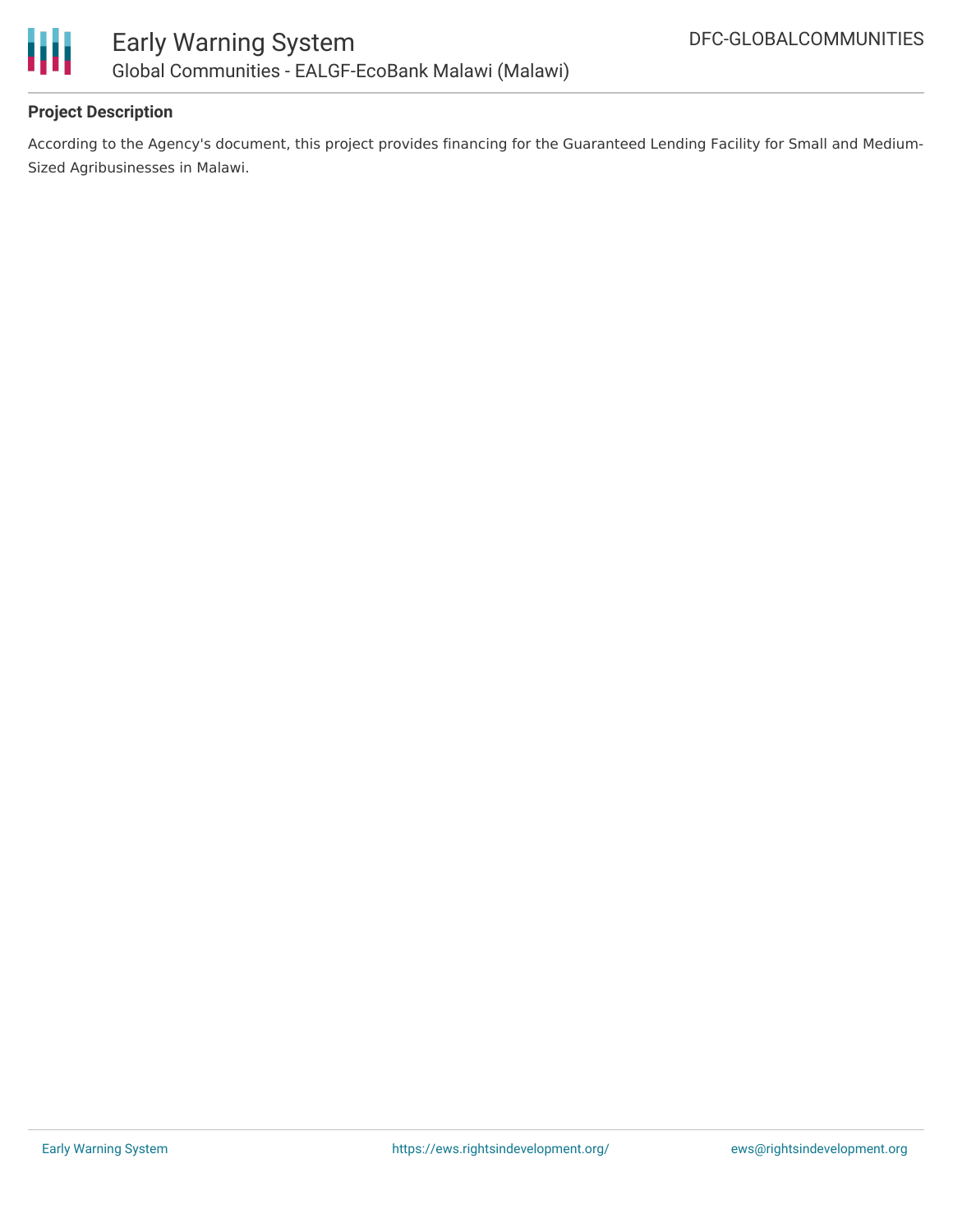#### **Investment Description**

Ш

US International Development Finance Corporation (DFC)

#### **Financial Intermediary**

Financial Intermediary: A commercial bank or financial institution that receives funds from a development bank. A financial intermediary then lends these funds to their clients (private actors) in the form of loans, bonds, guarantees and equity shares. Financial intermediaries include insurance, pension and equity funds. The direct financial relationship is between the development bank and the financial intermediary.

[Ecobank](file:///actor/2283/) Malawi Ltd (Financial Intermediary)